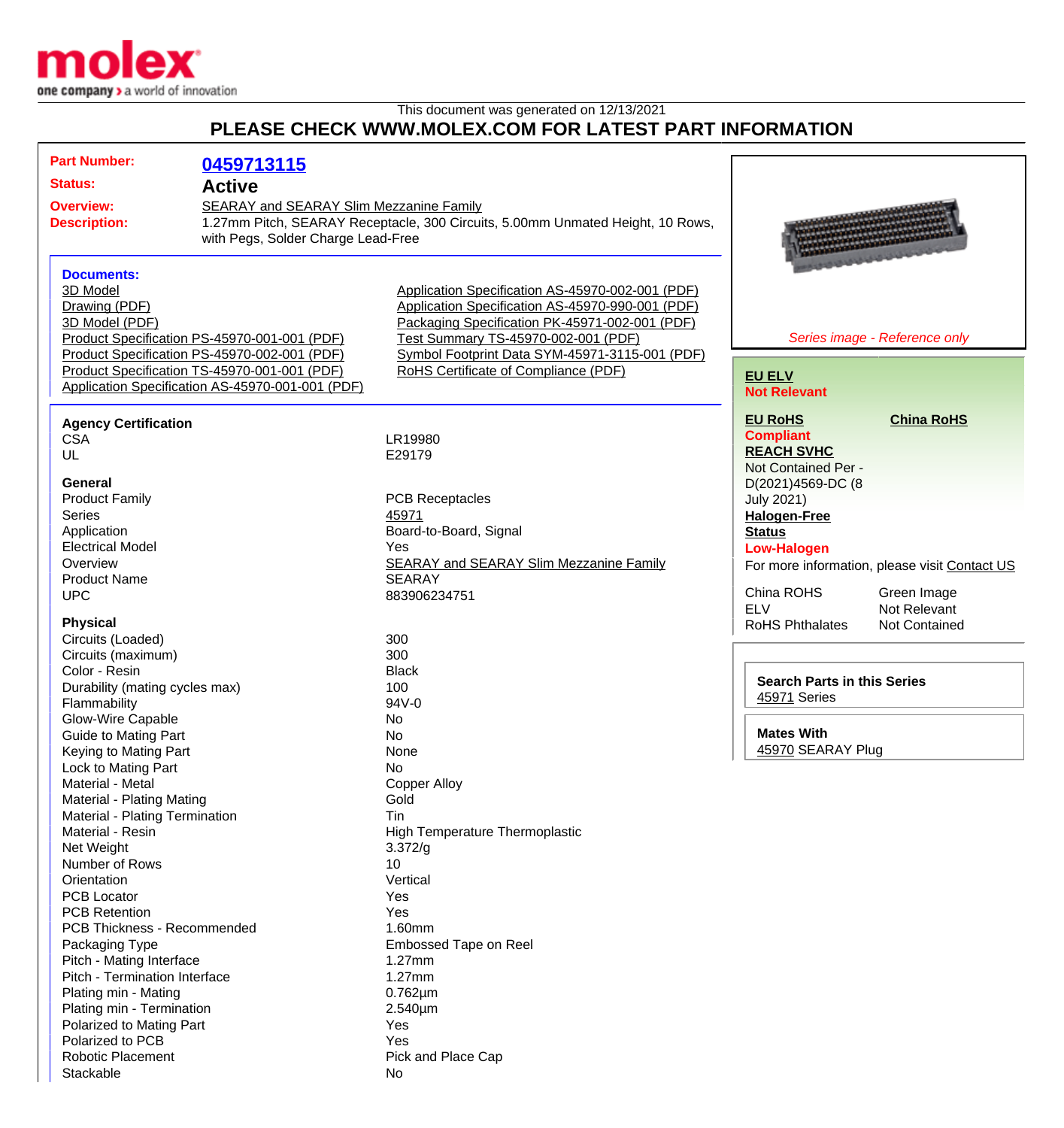| Surface Mount Compatible (SMC)<br>Temperature Range - Operating<br>Termination Interface: Style<br><b>Unmated Height</b>                                                             | Yes<br>$-55^\circ$ to $+125^\circ$ C<br>Surface Mount<br>5.00mm |  |  |  |
|--------------------------------------------------------------------------------------------------------------------------------------------------------------------------------------|-----------------------------------------------------------------|--|--|--|
| <b>Electrical</b><br>Current - Maximum per Contact<br>Grounding to PCB<br>Voltage - Maximum                                                                                          | 2.7A<br>N <sub>0</sub><br><b>240V AC</b>                        |  |  |  |
| <b>Solder Process Data</b><br>Duration at Max. Process Temperature (seconds)<br>Lead-freeProcess Capability<br>Max. Cycles at Max. Process Temperature<br>Process Temperature max. C | 003<br><b>REFLOW</b><br>001<br>260                              |  |  |  |
| <b>Material Info</b>                                                                                                                                                                 |                                                                 |  |  |  |
|                                                                                                                                                                                      |                                                                 |  |  |  |
| <b>Reference - Drawing Numbers</b>                                                                                                                                                   |                                                                 |  |  |  |
| <b>Application Specification</b>                                                                                                                                                     | AS-45970-001-001, AS-45970-002-001,<br>AS-45970-990-001         |  |  |  |
| <b>Electrical Model Document</b>                                                                                                                                                     | EE-45970-010-010, EE-46556-0085-001                             |  |  |  |
| <b>Packaging Specification</b>                                                                                                                                                       | PK-45971-002-001                                                |  |  |  |
| <b>Product Specification</b>                                                                                                                                                         | PS-45970-001-001, PS-45970-002-001,<br>TS-45970-001-001         |  |  |  |
| S-Parameter Model                                                                                                                                                                    | SP-45970-010-010, SP-46556-0085-001                             |  |  |  |
| <b>Sales Drawing</b>                                                                                                                                                                 | SD-45971-001-001                                                |  |  |  |
| Symbol/Footprint Data                                                                                                                                                                | SYM-45971-3115-001                                              |  |  |  |
| <b>Test Summary</b>                                                                                                                                                                  | TS-45970-002-001                                                |  |  |  |

This document was generated on 12/13/2021

## **PLEASE CHECK WWW.MOLEX.COM FOR LATEST PART INFORMATION**